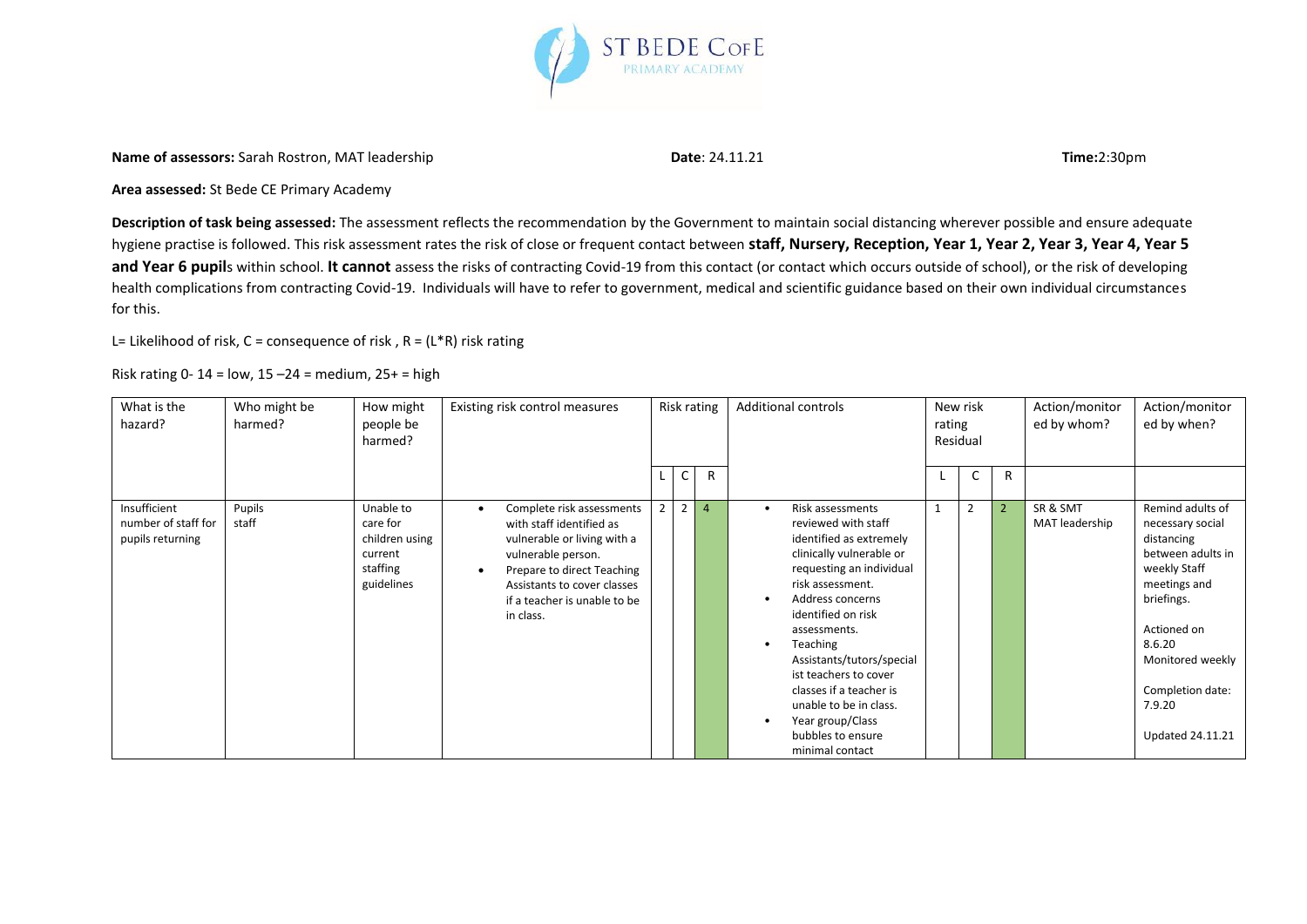

| Higher number of<br>staff and pupils on<br>site                             | Pupils<br>Staff<br>Parents | Increased<br>contact<br>within school<br>community<br>between<br>children and<br>also staff | $\bullet$<br>$\bullet$<br>$\bullet$<br>$\bullet$<br>$\bullet$<br>$\bullet$<br>$\bullet$ | Assessed number of pupils<br>and staff who are safe to<br>return due to health.<br>Assessed number of<br>rooms available and how<br>many pupils can be in each<br>room according to 2m<br>distance/age of children<br>ability to socially distance<br>Full time places available<br>for key worker and<br>vulnerable children<br>Part time places available<br>for children in N, Rec, Y1, y6<br>Pupils to be grouped into<br>Year group or<br>Keyworker/vulnerable<br>pupil class bubbles<br>Each class bubble will<br>avoid contacts outside of<br>their group<br>Each class bubble will use<br>designated classroom and<br>toilet facilities only<br>Each class bubble will be<br>allocated the same staff<br>each day<br>Share guidance with staff<br>via risk assessment and<br>staff guidance sheet for<br>Tier 3 & 4 staff. | 5 <sub>1</sub> | $\overline{4}$ | 20 | Pupils in class/year<br>$\bullet$<br>group bubbles to limit<br>contact with others.<br>Each class bubble will be<br>allocated the same staff<br>each day<br>Years 3- 6 desks front<br>facing.<br>Staff to keep 2m<br>$\bullet$<br>physical distance when<br>possible. Or 1 metre+<br>with additional<br>measures<br>Pastoral/CP/SEND/Atten<br>dance team to complete<br>risk assessments for<br>pupils who are<br>considered to be of<br>vulnerable health or<br>living with someone<br>who is of vulnerable<br>health.<br>Staff to wear masks in<br>all communal areas:<br>Drop off & pick up<br>times<br>Yard- during break<br>times<br>Hall- during lunchtimes<br>Corridors- when<br>$\bullet$<br>moving around the<br>school<br>Staff can complete PPA<br>time at home. | Δ              | $\overline{4}$ | 16 | SR & SMT<br>MAT leadership<br>Pastoral/Attendan<br>ce/SEND/CP team | Actioned on<br>8.6.20<br>Monitored weekly<br>Completion date:<br>14.9.20<br>Updated:<br>5.1.21<br><b>Updated 24.11.21</b> |
|-----------------------------------------------------------------------------|----------------------------|---------------------------------------------------------------------------------------------|-----------------------------------------------------------------------------------------|------------------------------------------------------------------------------------------------------------------------------------------------------------------------------------------------------------------------------------------------------------------------------------------------------------------------------------------------------------------------------------------------------------------------------------------------------------------------------------------------------------------------------------------------------------------------------------------------------------------------------------------------------------------------------------------------------------------------------------------------------------------------------------------------------------------------------------|----------------|----------------|----|-----------------------------------------------------------------------------------------------------------------------------------------------------------------------------------------------------------------------------------------------------------------------------------------------------------------------------------------------------------------------------------------------------------------------------------------------------------------------------------------------------------------------------------------------------------------------------------------------------------------------------------------------------------------------------------------------------------------------------------------------------------------------------|----------------|----------------|----|--------------------------------------------------------------------|---------------------------------------------------------------------------------------------------------------------------|
| Supporting new<br>staff, trainee<br>teachers who will<br>be new to the site | Staff<br>Pupils            | New staff<br>may not be<br>aware of<br>safety<br>measure put<br>in place due<br>to COVID.   | $\bullet$                                                                               | During Summer 2020 no<br>new staff to start<br>employment and no<br>students on site.<br>Staff new to employment<br>for September complete a<br>school visit alongside an<br>experienced member of                                                                                                                                                                                                                                                                                                                                                                                                                                                                                                                                                                                                                                 | $\mathbf{3}$   | $\overline{4}$ | 12 | New staff/trainee teachers must<br>complete COVID induction given to<br>them by AHT/KH/DB:<br>read the school's risk<br>$\bullet$<br>assessment<br>Must be taken on a tour<br>of the site by a senior<br>manager/senior<br>member of staff to see                                                                                                                                                                                                                                                                                                                                                                                                                                                                                                                           | $\overline{2}$ | $\overline{3}$ | 8  | <b>SMT</b><br>Senior Staff                                         | Actioned on<br>7.9.20<br>Monitored weekly<br>Completion date:<br>7.9.20<br><b>Updated 24.11.21</b>                        |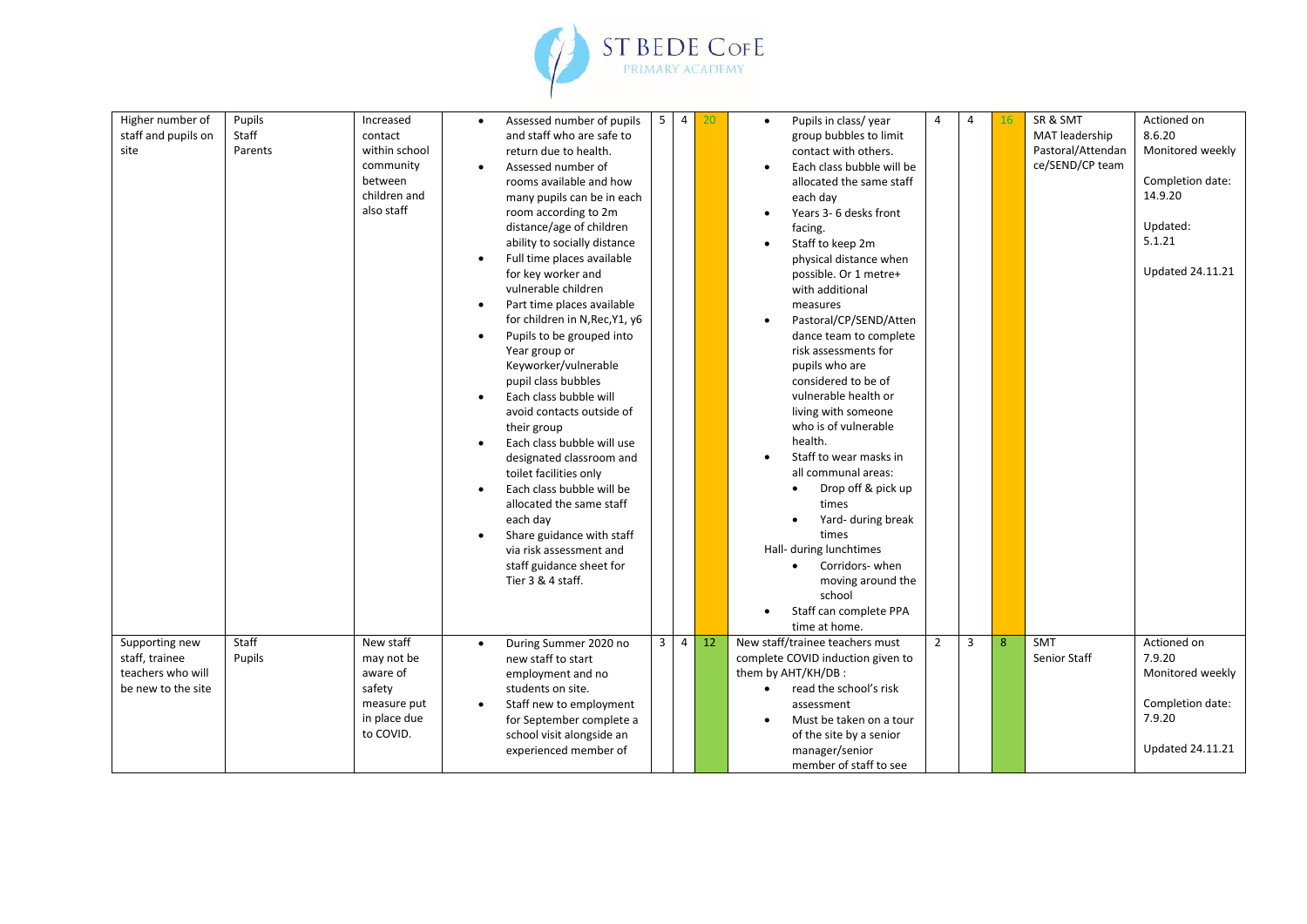

|                                            |                            |                                                                                                                                                           |                                                                                         | staff and complete all<br>COVID checks.                                                                                                                                                                                                                                                                                                                                                                                                                                    |                |                |    |                                     | how the risk assessment<br>has been put into place<br>Must read the COVID<br>Fire safety, Invacuation,<br>behaviour policies.                                                                                                                                                                                                                                                                                                                                              |                |                |    |                            |                                                                                                                         |
|--------------------------------------------|----------------------------|-----------------------------------------------------------------------------------------------------------------------------------------------------------|-----------------------------------------------------------------------------------------|----------------------------------------------------------------------------------------------------------------------------------------------------------------------------------------------------------------------------------------------------------------------------------------------------------------------------------------------------------------------------------------------------------------------------------------------------------------------------|----------------|----------------|----|-------------------------------------|----------------------------------------------------------------------------------------------------------------------------------------------------------------------------------------------------------------------------------------------------------------------------------------------------------------------------------------------------------------------------------------------------------------------------------------------------------------------------|----------------|----------------|----|----------------------------|-------------------------------------------------------------------------------------------------------------------------|
| Supporting pupils<br>with complex<br>needs | Pupils<br>staff            | Difficult to<br>maintain<br>social<br>distance<br>within school<br>community.<br>Pupils and<br>staff could<br>get hurt by<br>pupils with<br>high anxiety. | $\bullet$<br>$\bullet$                                                                  | SENDCO has completed<br>risk assessments and spoke<br>with parents<br>One to one Support if<br>staffing ratios allow<br>Tailored curriculum and<br>timetable<br>Re-assess risk assessments<br>- Is it suitable for pupils<br>with complex needs to<br>return during a period of<br>change?<br>SEND pupils invited back<br>on a part time basis to re-<br>establish routines.                                                                                               | $\overline{4}$ | $\overline{4}$ | 16 | $\bullet$<br>$\bullet$<br>$\bullet$ | Use of PPE if<br>appropriate.<br>Staff have access to<br>online training on how<br>to wear and dispose of<br>PPE.<br>Pupils with complex<br>needs to visit school site<br>prior to start date to see<br>set up and how we<br>follow safety rules.<br>Safety rules available in<br>PowerPoint for all<br>pupils.                                                                                                                                                            | $\overline{3}$ | 4              | 12 | CA, JD, SR                 | Actioned on<br>22.5.20<br>Monitored weekly<br>Completion date:<br>9.9.20<br><b>Updated 24.11.21</b>                     |
| Drop off and pick<br>up times              | Pupils<br>Staff<br>Parents | Difficult to<br>maintain<br>social<br>distancing<br>amongst<br>school<br>community                                                                        | $\bullet$<br>$\bullet$<br>$\bullet$<br>$\bullet$<br>$\bullet$<br>$\bullet$<br>$\bullet$ | Use varied exits and<br>entrances for year group<br>pupils.<br>Open early to support<br>staggered entry and exit<br>Parents maintain 2m<br>distance<br>Staggered drop off and<br>pick up times<br>Use a greater number of<br>entrances and exits<br>All entry and exit points<br>shared via email, twitter<br>and website to parents,<br>pupils and staff.<br>Ask that only 1 parent<br>drops of their children.<br>Mark 2m distance on<br>fences for parents to<br>follow | 5 <sup>5</sup> | $\overline{4}$ | 20 | $\bullet$                           | Parents to start free-<br>flow drop offs at 8.45-<br>9am<br>Class teachers to leave<br>classroom doors open<br>for children to come in<br>without assistance from<br>an adult.<br>Communication to<br>reinforce the<br>importance that:<br>parents do not enter the<br>building unless<br>attending a pre-<br>organised meeting,<br>parents to leave the site<br>swiftly after dropping<br>off.<br>Parents to wear face<br>coverings during drop<br>off and pick up times. | $\overline{3}$ | $\overline{4}$ | 12 | SR & SMT<br>MAT leadership | Actioned on<br>7.9.20<br>Monitored weekly<br>Completion date:<br>9.9.20<br>Updated<br>4.1.21<br><b>Updated 24.11.21</b> |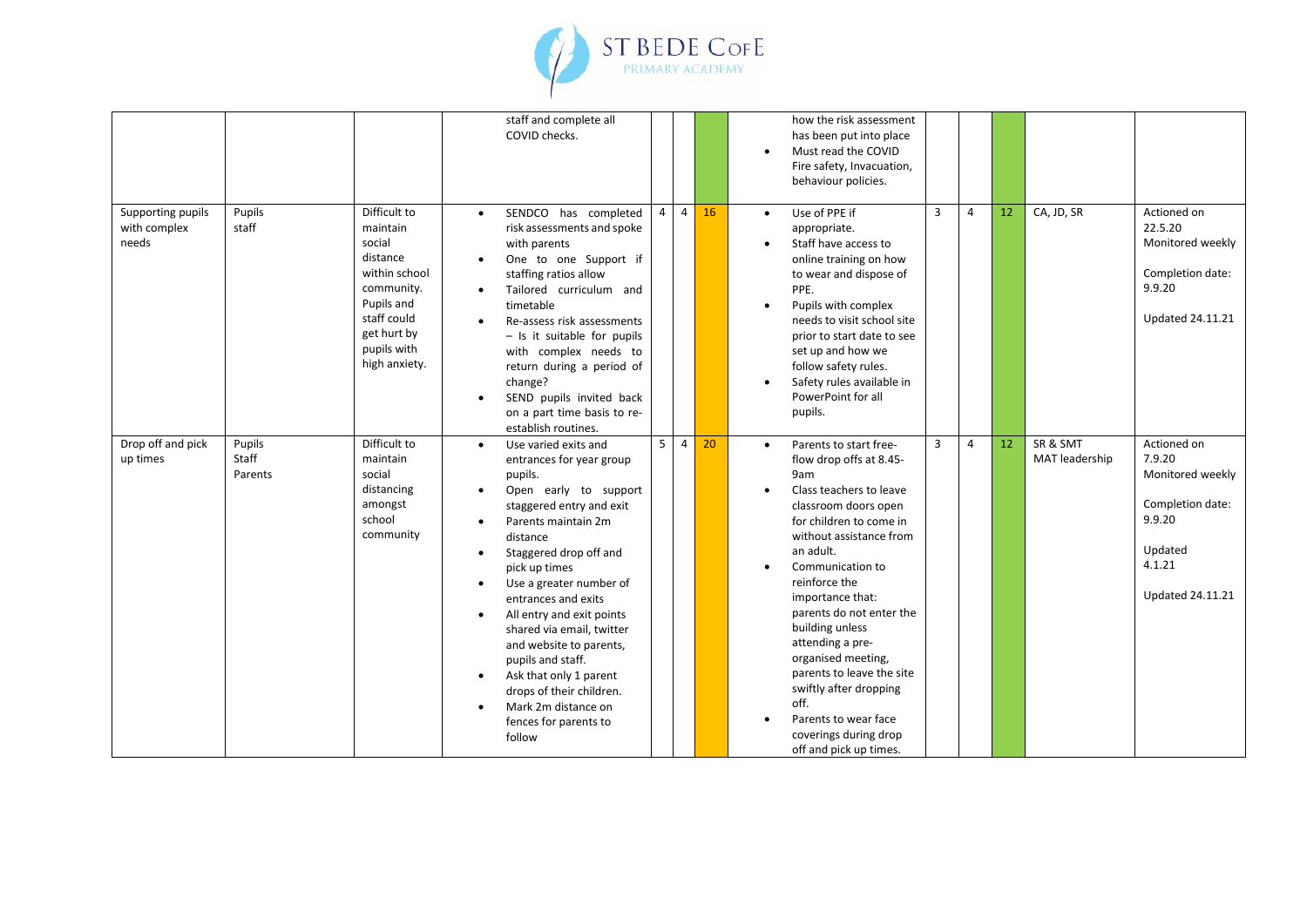

|                                  |                                                                    |                                                                                    | $\bullet$                                                          | Use of PPE for staff taking<br>children in from<br>parents/carers                                                                                                                                                                                                                                                                                                                                                                                                          |                |                |    | $\bullet$<br>$\bullet$ | Staff to wear face<br>coverings (Masks should<br>be snug fitting and 3<br>layers of material,<br>covering both nose and<br>mouth as recommended<br>by SAGE) during drop off<br>and pick up times.<br>All entry and exit points<br>shared via email,<br>twitter, website and<br>youtube videos to<br>parents, pupils and staff.                                                                                                                                                                                                                            |                |                |    |                            |                                                                                                                                                                                                                                                    |
|----------------------------------|--------------------------------------------------------------------|------------------------------------------------------------------------------------|--------------------------------------------------------------------|----------------------------------------------------------------------------------------------------------------------------------------------------------------------------------------------------------------------------------------------------------------------------------------------------------------------------------------------------------------------------------------------------------------------------------------------------------------------------|----------------|----------------|----|------------------------|-----------------------------------------------------------------------------------------------------------------------------------------------------------------------------------------------------------------------------------------------------------------------------------------------------------------------------------------------------------------------------------------------------------------------------------------------------------------------------------------------------------------------------------------------------------|----------------|----------------|----|----------------------------|----------------------------------------------------------------------------------------------------------------------------------------------------------------------------------------------------------------------------------------------------|
| Travelling to and<br>from school | Pupils<br>Staff<br>Parents                                         | Difficult to<br>maintain<br>social<br>distancing<br>amongst<br>school<br>community | $\bullet$                                                          | Staff, pupils and parents<br>using variety forms of<br>travel.                                                                                                                                                                                                                                                                                                                                                                                                             | $\overline{4}$ | $\overline{4}$ | 16 | $\bullet$              | No additional measures                                                                                                                                                                                                                                                                                                                                                                                                                                                                                                                                    | $\overline{4}$ | 4              | 16 | SR & SMT<br>MAT leadership | Actioned on<br>8.6.20<br>Monitored weekly<br><b>Updated 24.11.21</b>                                                                                                                                                                               |
| Visitors to school               | Pupils<br>Staff<br>Parents<br>Contractors<br>Other school services | Difficult to<br>maintain<br>social<br>distancing<br>amongst<br>school<br>community | $\bullet$<br>$\bullet$<br>$\bullet$<br>$\bullet$<br>$\bullet$<br>٠ | No parents on site. Phone<br>call/video<br>conference/email only<br>Only essential contractors<br>on site<br>Contractors sign<br>disclaimer declaring no<br>symptoms<br>Contractor greeted by<br>staff member who ensures<br>when they sign in, they<br>also sanitise hands<br>Contractor reminded to<br>only work in agreed areas<br>Contracting companies to<br>own<br>risk<br>set<br>up<br>assessments and share<br><b>Facilities</b><br>with<br>Management at St Bede. | $\overline{3}$ | $\overline{4}$ | 12 | $\bullet$              | Parents collecting a child<br>who is unwell will<br>receive a phone call and<br>will be asked to collect<br>the child from the main<br>entrance gate at the<br>school reception<br>Visitor to be escorted by<br>member of staff in<br>accordance with<br>safeguarding policy and<br>to ensure knowledge of<br>areas of site entered<br><b>Essential visitors must</b><br>read COVID guidance<br>before entering the<br>building and must sign<br>disclaimer.<br>Non-essential meetings<br>with parents to be held<br>over the phone or via<br>video call. | $\overline{2}$ | $\overline{a}$ | 8  | SR & SMT<br>MAT leadership | Monitored weekly<br>Completion date:<br>All controls in<br>place from 7.9.20<br>NHS APP Track<br>and Trace OR<br>code poster on<br>display in<br>Reception for<br>visitors to scan if<br>they have the<br>APP. 05/10/20<br><b>Updated 24.11.21</b> |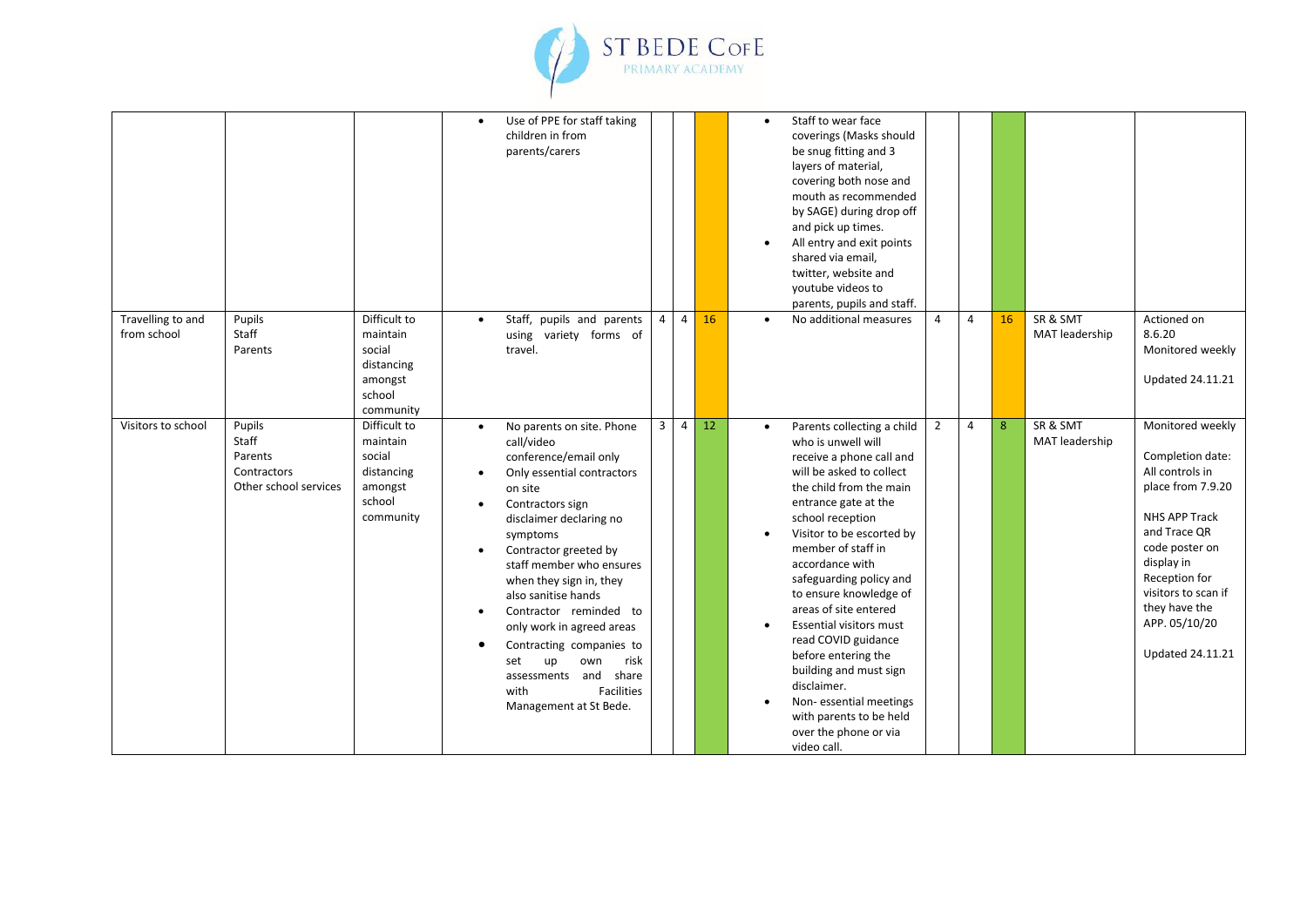

|                                                                                                        |                 |                                                                                    |                                                                                                                                                                                                                                                                                                                                                                                                                                                |                     |                |          | $\bullet$                                        | Contracting companies<br>to set up own risk<br>assessments and share<br>with Facilities<br>Management at St Bede.                                                                                                                                                                                                                                                                                                                                                                       |                     |                |          |                                                                             |                                                                                                                                                                                                                                                                                                                            |
|--------------------------------------------------------------------------------------------------------|-----------------|------------------------------------------------------------------------------------|------------------------------------------------------------------------------------------------------------------------------------------------------------------------------------------------------------------------------------------------------------------------------------------------------------------------------------------------------------------------------------------------------------------------------------------------|---------------------|----------------|----------|--------------------------------------------------|-----------------------------------------------------------------------------------------------------------------------------------------------------------------------------------------------------------------------------------------------------------------------------------------------------------------------------------------------------------------------------------------------------------------------------------------------------------------------------------------|---------------------|----------------|----------|-----------------------------------------------------------------------------|----------------------------------------------------------------------------------------------------------------------------------------------------------------------------------------------------------------------------------------------------------------------------------------------------------------------------|
| Large numbers of<br>staff and pupils on<br>the yard and in the<br>hall during break<br>and lunch times | Pupils<br>Staff | Difficult to<br>maintain<br>social<br>distancing<br>amongst<br>school<br>community | Staggered break and<br>$\bullet$<br>lunchtimes<br>Children eat in hall<br>$\bullet$<br>maintaining 2m distance<br>Use of all yards to support<br>$\bullet$<br>social distancing<br>Staggered break and<br>$\bullet$<br>lunchtimes<br>Designated play areas for<br>$\bullet$<br>groups of children<br>Separate risk assessment<br>$\bullet$<br>for kitchen staff. Created<br>by Catering Manager and<br>shared with St Bede<br>Management Team. | 6                   | $\overline{4}$ | 24       | $\bullet$<br>$\bullet$<br>$\bullet$<br>$\bullet$ | Children receiving a hot<br>dinner will eat in the hall<br>at a designated table for<br>their Year group bubble.<br>Each table will be<br>sanitised before next<br>year group use it.<br>One ways system in hall<br>to limit crossover of<br>bubbles.<br>Staggered break and<br>lunchtimes<br>Designated play areas<br>for groups of children<br>Separate risk<br>assessment for kitchen<br>staff. Created by<br><b>Catering Manager and</b><br>shared with St Bede<br>Management Team. | 3                   | $\overline{4}$ | 12       | MP & Kitchen<br>staff<br>NT Lunchtime<br>lead<br>SR & SMT<br>MAT leadership | Actioned on<br>7.9.20<br>Monitored weekly<br>Additional<br>Controls:<br>2m distance tape<br>placed in front of<br>serving area.<br>Extra clearing<br>stations set up for<br>pupils.<br>Completion date:<br>16.9.20<br>Bins placed at end<br>of each table so<br>no crossing<br>bubbles 05/10/20<br><b>Updated 24.11.21</b> |
| Supporting social<br>distancing in the<br>classroom.                                                   | Pupils<br>Staff | Difficult to<br>maintain<br>social<br>distancing<br>amongst<br>school<br>community | Desks in classrooms<br>$\bullet$<br>currently in use, placed at<br>2m distance from Y1-6-.<br>Staff educate pupils about<br>$\bullet$<br>social distancing and what<br>2m distance looks like.                                                                                                                                                                                                                                                 | $\overline{3}$<br>6 | 5<br>5         | 15<br>30 | $\bullet$                                        | Staff must maintain<br>physical distancing from<br>other adults<br>Staff also have the<br>option of wearing face<br>coverings (Masks should<br>be snug fitting and 3<br>layers of material,<br>covering both nose and<br>mouth as recommended<br>by SAGE) in classrooms.                                                                                                                                                                                                                | $\overline{2}$<br>6 | 5<br>5         | 10<br>30 | All staff                                                                   | Actioned wb:<br>7.9.20<br>Monitored daily<br>Completion date:<br>9.9.20<br>Updated<br>4.1.21<br><b>Updated 24.11.21</b>                                                                                                                                                                                                    |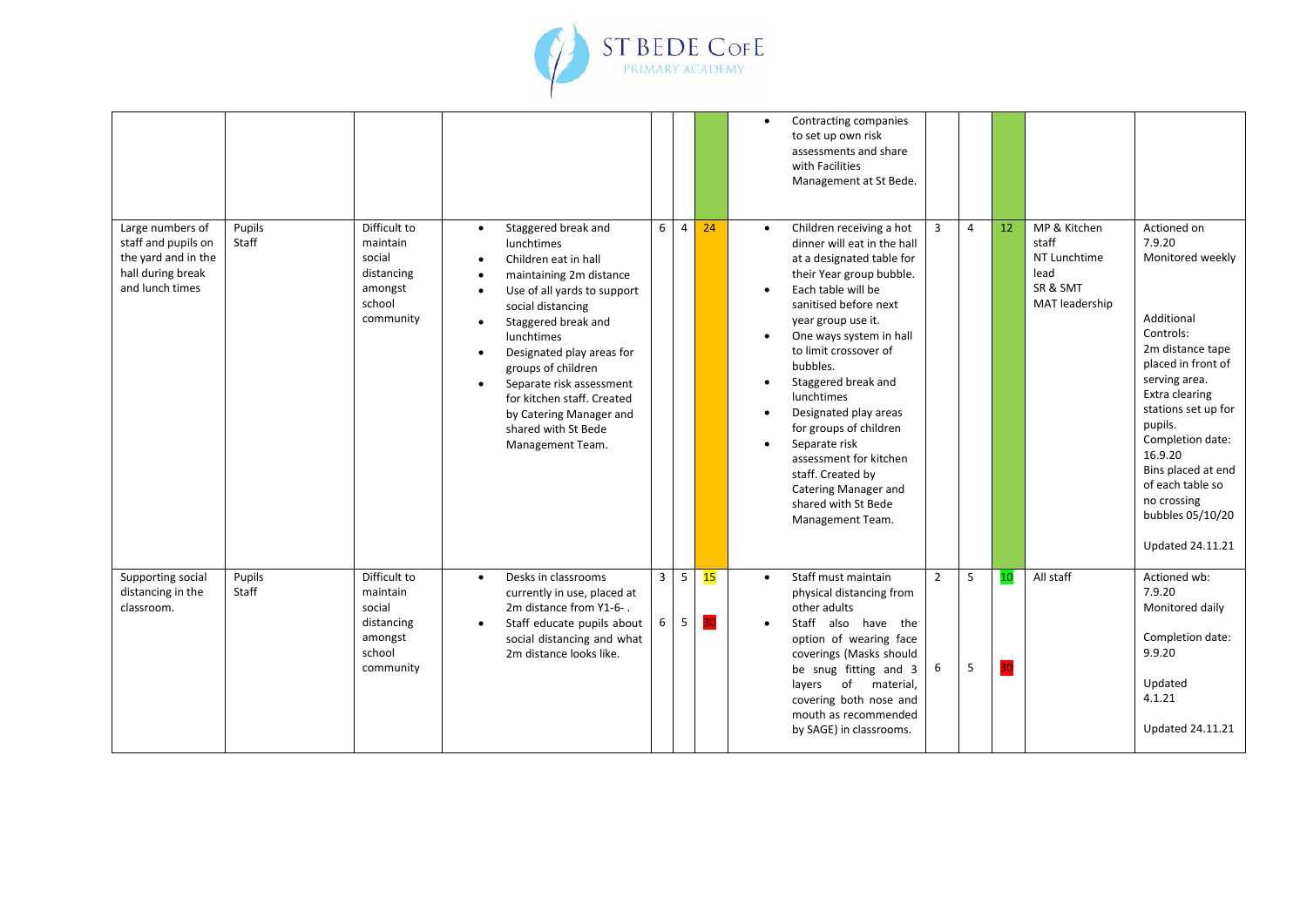

| Supporting social<br>distancing in<br>offices.            | Pupils<br>Staff | Difficult to<br>maintain<br>social<br>distancing<br>amongst<br>school<br>community | $\bullet$<br>$\bullet$                   | No more than 2 people<br>working in an office space.<br>Rota used to ensure some<br>staff could work at home to<br>support social distancing<br>on site.<br>Posters placed on office<br>doors of suitable number<br>of staff allowed in an office<br>at one time. | $\overline{4}$ | $\overline{4}$ | 16 | $\bullet$              | Posters on office doors<br>outlining maximum<br>number of staff that can<br>work in that space.<br>Staff also have the<br>option of wearing face<br>coverings (Masks should<br>be snug fitting and 3<br>layers of material,<br>covering both nose and<br>mouth as recommended<br>by SAGE) in offices.<br>Wipes provided to wipe<br>down work surfaces. | 3              | 4              | 12              | NG, KB               | Actioned wb:<br>25.5.20<br>Monitored daily<br>Completion date:<br>7.9.20<br>Updated<br>4.1.21<br><b>Updated 24.11.21</b>                                                                        |
|-----------------------------------------------------------|-----------------|------------------------------------------------------------------------------------|------------------------------------------|-------------------------------------------------------------------------------------------------------------------------------------------------------------------------------------------------------------------------------------------------------------------|----------------|----------------|----|------------------------|--------------------------------------------------------------------------------------------------------------------------------------------------------------------------------------------------------------------------------------------------------------------------------------------------------------------------------------------------------|----------------|----------------|-----------------|----------------------|-------------------------------------------------------------------------------------------------------------------------------------------------------------------------------------------------|
| Supporting social<br>distancing in the<br>corridors.      | Staff<br>Pupils | Difficult to<br>maintain<br>social<br>distancing<br>amongst<br>school<br>community | $\bullet$                                | Small number of pupils<br>with staggered timetables<br>ensured only small number<br>of pupils are on corridor at<br>one time.                                                                                                                                     | $\overline{4}$ | $\overline{4}$ | 16 | $\bullet$<br>$\bullet$ | Communicate changes<br>to pupils and staff<br>Staff to wear face<br>coverings (Masks should<br>be snug fitting and 3<br>layers of material,<br>covering both nose and<br>mouth as recommended<br>by SAGE) in corridors.<br>Staff to ensure that<br>pupils walk in straight<br>orderly lines when<br>moving around the<br>building.                     | $\overline{3}$ | $\overline{4}$ | 12 <sup>2</sup> | NG, KB               | Actioned wb:<br>25.5.20<br>Monitored weekly<br>Completion date:<br>7.9.20<br>Intervention<br>groups not to be<br>held in corridors.<br>05/10/20<br>Updated<br>4.1.21<br><b>Updated 24.11.21</b> |
| Supporting social<br>distancing in the<br>Hall for dining | Pupils<br>Staff | Difficult to<br>maintain<br>social<br>distancing<br>amongst<br>school<br>community | $\bullet$<br>$\bullet$<br>٠<br>$\bullet$ | Staggered lunchtimes<br>Fewer tables used in the<br>hall at 2m distance<br>Table places set for pupils<br>at 2m distance<br>Children served at tables<br>Staff clearing plates<br>Tables cleaned before next<br>group of pupils come into<br>the hall             | 5              | $\overline{4}$ | 20 | $\bullet$              | Staggered lunchtimes<br>Designated tables for<br>each year group bubble.<br>Table places set for<br>pupils to maintain<br>physical distance<br>Tables sanitised before<br>next group of pupils<br>come into the hall<br>Pupils served hot<br>dinners at 2m distance                                                                                    | $\overline{4}$ | $\overline{a}$ | 16              | MP & Kitchen<br>team | Actioned on<br>8.6.20<br>Monitored weekly<br>Additional<br>Controls:<br>2m distance tape<br>placed in front of<br>serving area.                                                                 |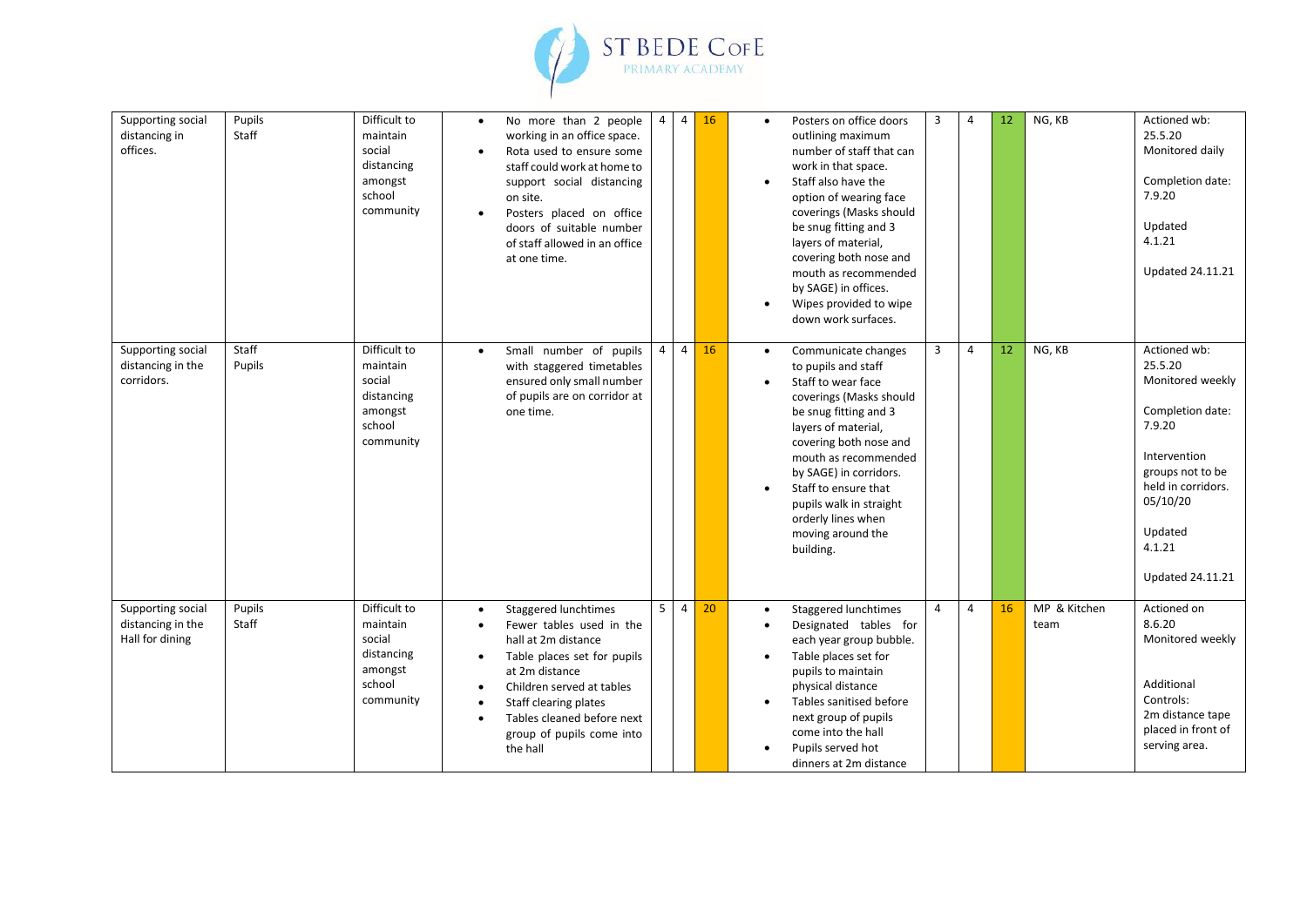

|                                                                                     |                            |                                                                                         |                        |                                                                                                                                                |   |                |                | and additional tables to<br>help serving staff and<br>pupils to maintain 2m<br>distance.<br>One way system in the<br>hall to limit year group<br>cross over.<br>Staff to wear face<br>coverings (Masks should<br>be snug fitting and 3<br>layers of material,<br>covering both nose and<br>mouth as recommended<br>by SAGE) in the hall<br>during lunchtimes.                                                   |              |                |                |                                                              | Extra clearing<br>stations set up for<br>pupils.<br>Completion date:<br>16.9.20<br>Updated<br>4.1.21<br><b>Updated 24.11.21</b> |
|-------------------------------------------------------------------------------------|----------------------------|-----------------------------------------------------------------------------------------|------------------------|------------------------------------------------------------------------------------------------------------------------------------------------|---|----------------|----------------|-----------------------------------------------------------------------------------------------------------------------------------------------------------------------------------------------------------------------------------------------------------------------------------------------------------------------------------------------------------------------------------------------------------------|--------------|----------------|----------------|--------------------------------------------------------------|---------------------------------------------------------------------------------------------------------------------------------|
| Supporting social<br>distancing when<br>holding staff<br>meetings and<br>briefings. | Staff                      | Difficult to<br>maintain<br>social<br>distancing<br>amongst staff<br>during<br>meetings | $\bullet$<br>$\bullet$ | Only 2 meetings were held<br>in the Summer term<br>Staff meetings held via<br>teams and in smaller<br>groups that can maintain<br>2m distance. | 1 | $\overline{4}$ | $\overline{4}$ | Staff briefing to be held<br>via teams every Friday<br>morning and recorded<br>for those who cannot<br>attend. Consent gained<br>from all staff before<br>recording.<br>Staff meetings recorded<br>in advance and shared<br>on pdrive/ via teams<br>Unit meetings to be held<br>in smaller groups and in<br>that<br>rooms<br>can<br>accommodate 2m social<br>distancing<br>between<br>adults or held via teams. | 1            | $\overline{4}$ | $\overline{4}$ | SR & SMT team                                                | Actioned on<br>7.9.20<br>Monitored weekly<br>Completion date:<br>11.9.20<br><b>Updated 24.11.21</b>                             |
| Supporting social<br>distancing for<br>collective worship<br>and assemblies         | Pupils<br>Staff<br>Parents | Difficult to<br>maintain<br>social<br>distancing<br>amongst<br>school<br>community      | $\bullet$<br>$\bullet$ | No assemblies held<br>One assembly a week-<br>recorded and shared via<br>the school website and<br>intranet.                                   | 1 | $\overline{4}$ | $\overline{4}$ | All assemblies/Collective worship<br>to be shared via:<br>PowerPoint to enable<br>staff to deliver.<br>Teams- for a virtual<br>delivery.<br>Recorded and shared via<br>the website, intranet,<br>email, twitter.<br>Consent to be gained for<br>videos<br>shared<br>any<br>externally.                                                                                                                          | $\mathbf{1}$ | $\overline{4}$ | $\overline{4}$ | SMT team,<br><b>Teaching Staff</b><br>IT staff<br>Admin team | Actioned on<br>7.9.20<br>Monitored weekly<br><b>Updated 24.11.21</b>                                                            |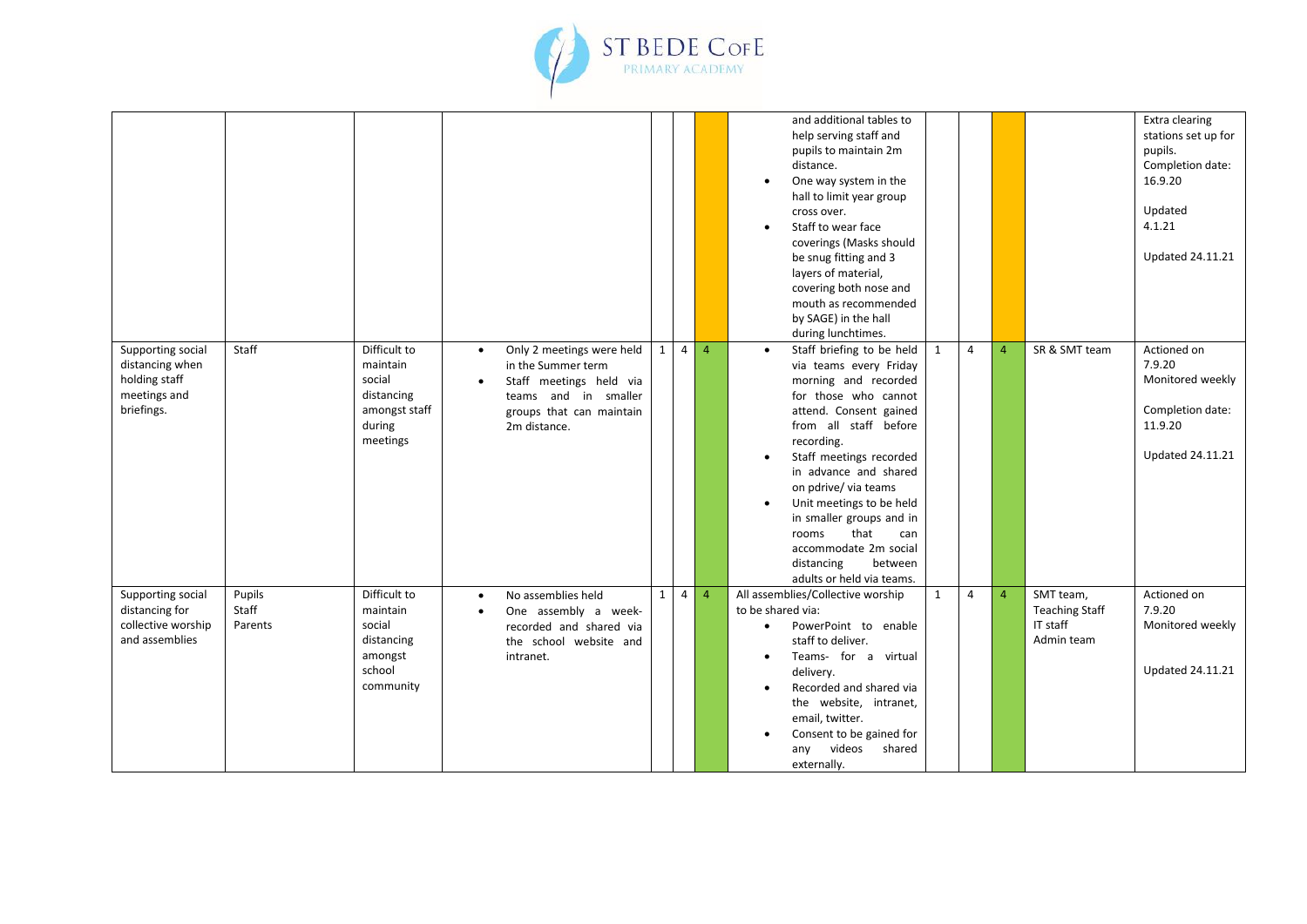

| Keeping aerosol vir<br>us transmission<br>from singing to a<br>minimum.                                                     | Pupils<br>Staff            | Potential<br>cumulative<br>build-up of<br>virus particles<br>in the air<br>from those<br>participating | Singing in groups<br>of<br>$\bullet$<br>15 maximum.<br>Singing activities led in an<br>$\bullet$<br>outdoor space.                                                                                                                                                                                                                                                     | 1              | $\overline{4}$ | $\overline{4}$ | Children to sing in year<br>$\bullet$<br>group bubbles only<br>Ensure the room is well<br>$\bullet$<br>ventilated.<br>All<br>those<br>singing,<br>$\bullet$<br>including the teacher, to face<br>in the same direction.<br>Teacher<br>needs<br>to<br>$\bullet$<br>maintain a 2 m distance.                                                               | $\mathbf{1}$   | $\overline{4}$ | $\overline{A}$ | <b>SMT Team</b><br>Teaching staff<br>AL       | Actioned on<br>26.11.20<br>Completion date:<br>30.11.20<br><b>Updated 24.11.21</b>                                    |
|-----------------------------------------------------------------------------------------------------------------------------|----------------------------|--------------------------------------------------------------------------------------------------------|------------------------------------------------------------------------------------------------------------------------------------------------------------------------------------------------------------------------------------------------------------------------------------------------------------------------------------------------------------------------|----------------|----------------|----------------|----------------------------------------------------------------------------------------------------------------------------------------------------------------------------------------------------------------------------------------------------------------------------------------------------------------------------------------------------------|----------------|----------------|----------------|-----------------------------------------------|-----------------------------------------------------------------------------------------------------------------------|
| Supporting social<br>distancing for<br>specialist teachers<br>/Tutors/TAs that<br>move from year<br>group to year<br>group. | <b>Specialist Teachers</b> | Specialist<br>teachers<br>move across<br>year groups<br>and bubbles<br>so may<br>experience            | Specialist teachers on site<br>$\bullet$<br>in charge of small class<br>bubble.                                                                                                                                                                                                                                                                                        | $\overline{4}$ | $\overline{4}$ | 16             | teachers/<br>Specialist<br>$\bullet$<br>Tutors/TAs<br>offered<br>individual<br>risk<br>assessment.                                                                                                                                                                                                                                                       | 3              | 4              | 12             | SMT<br>KB, NG<br>Specialist<br>Teachers       | Actioned on<br>7.9.20<br>Monitored weekly<br><b>Updated 24.11.21</b>                                                  |
| Support social<br>distancing for<br>small group<br>teaching.                                                                | Pupils<br>Staff            | Difficult to<br>maintain<br>social<br>distancing<br>amongst<br>school<br>community                     | All staff responsible<br>$\bullet$<br>bubbles<br>for<br>no<br>smaller<br>group<br>teaching.                                                                                                                                                                                                                                                                            | $\overline{3}$ | $\overline{4}$ | 12             | No additional measures<br>$\bullet$                                                                                                                                                                                                                                                                                                                      | $\overline{2}$ | $\overline{4}$ | 8              | <b>SMT</b><br>CA<br>LC<br>SD<br>GT<br>KB & NG | Actioned on<br>7.9.20<br>Monitored weekly<br>Completion date:<br>7.9.20<br><b>Updated 24.11.21</b>                    |
| Keeping areas<br>clean and free of<br>infection.                                                                            | Pupils<br>Staff            | Difficult to<br>maintain<br>social<br>distancing<br>amongst<br>school<br>community                     | Staff CPD of government<br>$\bullet$<br>guidance for hygiene in<br>schools<br>Posters and checklists<br>$\bullet$<br>around school to reinforce<br>hygiene procedures<br>All classes to be given a<br>$\bullet$<br>'pack' of cleaning<br>resources and checklist so<br>that staff can clean before<br>lunchtime to prepare for<br>second group of part time<br>pupils. | $\overline{4}$ | $\overline{4}$ | 16             | Staff CPD government<br>$\bullet$<br>guidance for hygiene in<br>schools<br>Posters and checklists<br>school<br>around<br>to<br>reinforce<br>hygiene<br>procedures<br>All classes to be given a<br>'pack' of cleaning<br>resources and checklist<br>so that staff can clean<br>before lunchtime to<br>prepare for second<br>group of part time<br>pupils. | $\overline{3}$ | $\overline{4}$ | 12             | SR, ML, AH<br>Cleaning team                   | Actioned on<br>8.6.20<br>Monitored daily<br>Completion date:<br>7.9.20<br><b>Updated 24.11.21</b><br>Updated 06.01.21 |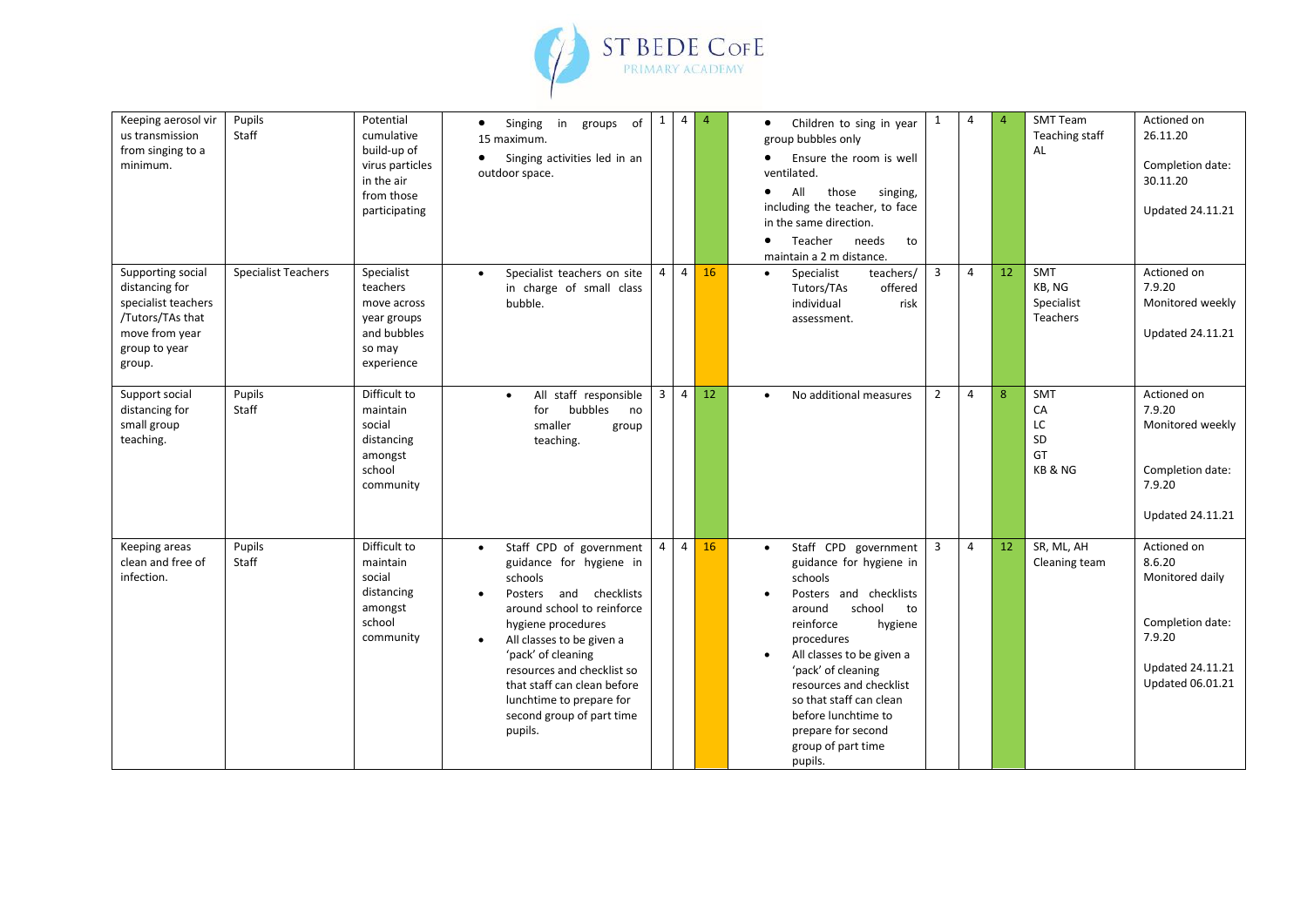

|                                                            |                 |                                                                                    | $\bullet$<br>$\bullet$<br>$\bullet$                                                     | Bins to be changed at<br>dinner time and at the end<br>of the day<br>Increased cleaning toilets<br>and areas frequently<br>touched during the day.<br>Keep windows & doors<br>open for ventilation as<br>long as this does not<br>contravene safeguarding<br>policy.                                                                                                                                                                                                                                                                                                                                                                           |                |                |    | $\bullet$              | Keep windows & doors<br>open for ventilation as<br>long as this does not<br>contravene safeguarding<br>policy.<br>Staff to ensure CO2<br>monitors are charged,<br>turned on and displaying<br>values                                                                                                                                                                                                                                                                                                                                                                                                                                                                                           |                |                |    |                            |                                                                                                                                              |
|------------------------------------------------------------|-----------------|------------------------------------------------------------------------------------|-----------------------------------------------------------------------------------------|------------------------------------------------------------------------------------------------------------------------------------------------------------------------------------------------------------------------------------------------------------------------------------------------------------------------------------------------------------------------------------------------------------------------------------------------------------------------------------------------------------------------------------------------------------------------------------------------------------------------------------------------|----------------|----------------|----|------------------------|------------------------------------------------------------------------------------------------------------------------------------------------------------------------------------------------------------------------------------------------------------------------------------------------------------------------------------------------------------------------------------------------------------------------------------------------------------------------------------------------------------------------------------------------------------------------------------------------------------------------------------------------------------------------------------------------|----------------|----------------|----|----------------------------|----------------------------------------------------------------------------------------------------------------------------------------------|
| Keeping staff room<br>areas clean and<br>free of infection | staff           | Difficult to<br>maintain<br>social<br>distancing<br>amongst<br>school<br>community | $\bullet$<br>$\bullet$<br>$\bullet$<br>$\bullet$<br>$\bullet$<br>$\bullet$<br>$\bullet$ | Staff to follow hand<br>sanitising procedure<br>before entering the<br>staffroom, after eating or<br>using the toilet<br>Staff to prepare own food<br>and drinks only<br>Staff to wipe down areas<br>they have used<br>Staff to wash, dry and put<br>away anything used<br>Staff to ensure that they<br>follow the staffroom<br>checklist to main high level<br>of hygiene<br>Toilets to be cleaned<br>additionally during the<br>day.<br>Keep windows & doors<br>open for ventilation as long<br>as this does not contravene<br>safeguarding policy.<br>Hand sanitising stations at<br>all entrances and topped<br>up regularly by caretaker. | $\overline{4}$ | $\overline{4}$ | 16 | $\bullet$<br>$\bullet$ | Posters placed around<br>room to encourage 2m<br>in<br>the<br>distance<br>staffroom.<br>Regular checks<br>that<br>cleaning equipment is<br>readily available<br>Expectations<br>shared<br>alongside checklist in<br>staff briefing (via teams)<br>Staff to wear face<br>coverings (Masks should<br>be snug fitting and 3<br>layers of material,<br>covering both nose and<br>mouth as recommended<br>by SAGE) when they are<br>not eating or drinking.<br>Hand sanitising stations<br>at all entrances and<br>topped up regularly by<br>caretaker<br>Additional staffroom to<br>be set up in porta-cabin<br>Staff to ensure CO2<br>monitors are charged,<br>turned on and displaying<br>values | 3              | $\overline{4}$ | 12 | SR, DB<br>Cleaning team    | Actioned on<br>7.9.20<br>Monitored daily<br>Completion date:<br>11.9.20<br>Updated<br>11.1.21<br><b>Updated 24.11.21</b><br>Updated 06.01.21 |
| Keeping resources<br>clean                                 | Pupils<br>Staff | If item<br>contains virus                                                          | $\bullet$                                                                               | Children from Y1-Y6 have<br>been given their own                                                                                                                                                                                                                                                                                                                                                                                                                                                                                                                                                                                               | $\overline{4}$ | $\overline{4}$ | 16 |                        | <b>Musical instruments</b><br>must be cleaned after                                                                                                                                                                                                                                                                                                                                                                                                                                                                                                                                                                                                                                            | $\overline{4}$ | 4              | 16 | SR & SMT<br>MAT leadership | Actioned<br>wb: 25.5.20                                                                                                                      |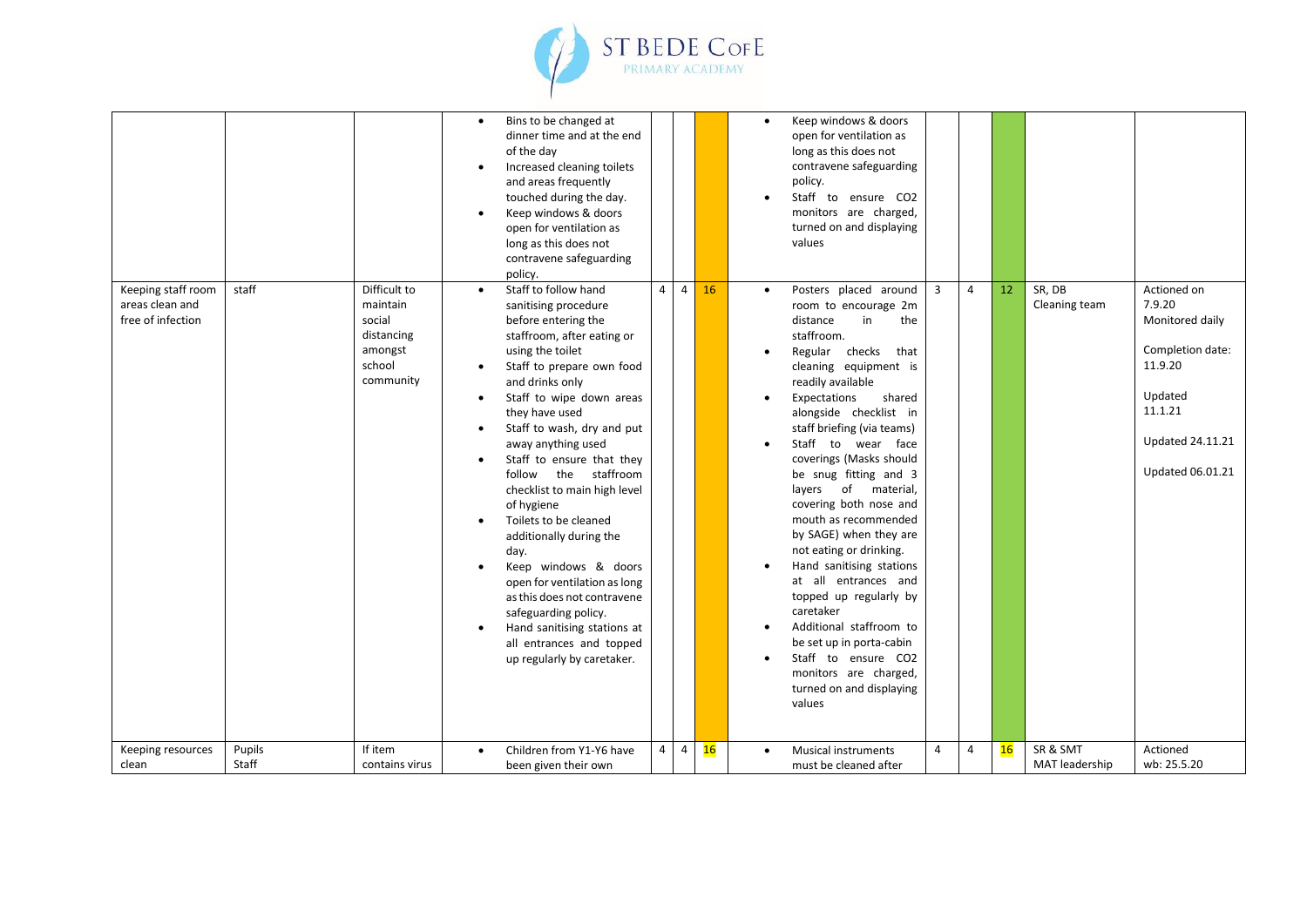

|                              |                 | such as<br>COVID <sub>19</sub><br>could spread<br>amongst<br>other users                                                  |                                     | resources to use on their<br>desk.<br>Not applicable to EYFS.                                                                                                                                                                                                                                                                                                                                                                                                                           | 6 <sup>1</sup> | 5              | 30             |           | use. Singing and use of<br>woodwind instruments<br>must only take place<br>with 15 children at a<br>time- unless this can be<br>taught outside. | 5              | 5 | 25 | NT Lunchtime<br>Lead<br>AL Music Lead<br>JE & DL PE leads | Monitored weekly<br>Additional<br>controls:<br>Children wearing<br>PE kits all day on<br>PE days.<br>Completion date:<br>14.9.20<br><b>Updated 24.11.21</b> |
|------------------------------|-----------------|---------------------------------------------------------------------------------------------------------------------------|-------------------------------------|-----------------------------------------------------------------------------------------------------------------------------------------------------------------------------------------------------------------------------------------------------------------------------------------------------------------------------------------------------------------------------------------------------------------------------------------------------------------------------------------|----------------|----------------|----------------|-----------|-------------------------------------------------------------------------------------------------------------------------------------------------|----------------|---|----|-----------------------------------------------------------|-------------------------------------------------------------------------------------------------------------------------------------------------------------|
| Hand washing &<br>sanitising | Pupils<br>Staff | If person has<br>virus such as<br>COVID-19<br>could spread<br>on<br>items/people<br>the person<br>touches                 | $\bullet$<br>$\bullet$<br>$\bullet$ | Pupils educated about<br>effective<br>handwashing<br>requirements<br>school<br>Posters around<br>reminding<br>of<br>pupils<br>importance<br>of<br>handwashing<br>Staff given guidance of key<br>points in the day when<br>pupils hand wash: on<br>entering school, after<br>break times, before eating,<br>after coughing or sneezing.<br>Soap/hand wash available<br>at all sinks<br>PowerPoint to remind<br>children and staff of hand<br>washing protocol on<br>returning to school. | 3 <sup>1</sup> | $\overline{3}$ | 9              | $\bullet$ | Hand sanitising units<br>available at all key<br>entrances.                                                                                     | $\overline{2}$ | 3 | 6  | SR & SMT<br>MAT leadership                                | Actioned<br>wb: 25.5.20<br>Monitored weekly<br>Completion date:<br>9.9.20<br><b>Updated 24.11.21</b>                                                        |
| Respiratory<br>Hygiene       | Pupils<br>Staff | If person has<br>virus such as<br>COVID-19<br>could spread<br>on<br>items/people<br>the person<br>touches or if<br>social | $\bullet$<br>$\bullet$<br>$\bullet$ | of<br>Children reminded<br>appropriate<br>hygiene<br>measures:<br>Coughing into arm<br>Using a tissue once when<br>blowing nose or sneezing.<br>Catch it, bin it, kill it<br>Tissues purchased for each<br>classroom                                                                                                                                                                                                                                                                    | 3 <sup>1</sup> | $\overline{3}$ | $\overline{9}$ | $\bullet$ | <b>Additional Tissues</b><br>purchased for each<br>classroom                                                                                    | $\overline{2}$ | 3 | 6  | SR & SMT<br>MAT leadership                                | Actioned<br>wb: 25.5.20<br>Monitored weekly<br>Completion date:<br>7.9.20<br><b>Updated 24.11.21</b>                                                        |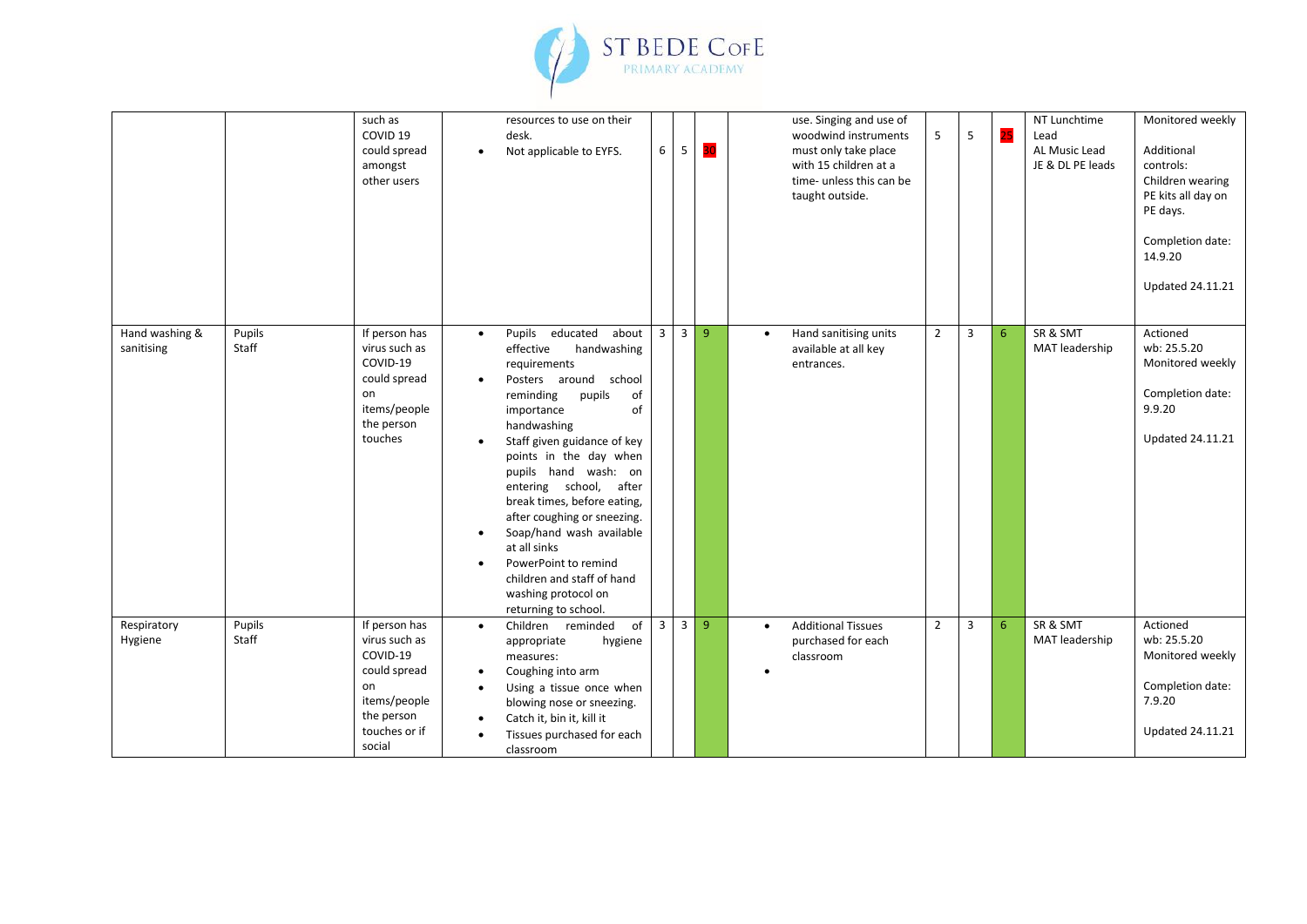

|                                    |                            | distancing<br>not possible                                                                                                                                                                           | $\bullet$                                                     | Power Point to remind<br>and staff<br>of<br>children<br>protocol<br>hygiene<br>on<br>returning to school.                                                                                                                                                                                        |                         |                |    |                        |                                                                                                                                                                                                                                                                                                  |                |                |                 |                                  |                                                                                                   |
|------------------------------------|----------------------------|------------------------------------------------------------------------------------------------------------------------------------------------------------------------------------------------------|---------------------------------------------------------------|--------------------------------------------------------------------------------------------------------------------------------------------------------------------------------------------------------------------------------------------------------------------------------------------------|-------------------------|----------------|----|------------------------|--------------------------------------------------------------------------------------------------------------------------------------------------------------------------------------------------------------------------------------------------------------------------------------------------|----------------|----------------|-----------------|----------------------------------|---------------------------------------------------------------------------------------------------|
| Intimate care for<br>pupils.       | Pupils<br>Staff            | If person has<br>virus such as<br>COVID-19<br>could spread<br>on<br>items/people<br>the person<br>touches<br>(including<br>faecal to oral<br>transfer) or if<br>social<br>distancing<br>not possible | $\bullet$<br>$\bullet$                                        | Intimate care policy<br>PPE bought to reduce risk<br>to staff and pupils when<br>changing pupils.                                                                                                                                                                                                | $\overline{\mathbf{3}}$ | $\overline{4}$ | 12 | $\bullet$              | Ensure PPE replenished<br>regularly.                                                                                                                                                                                                                                                             | $\overline{3}$ | $\overline{4}$ | 12 <sup>°</sup> | SR & SMT<br>MAT leadership       | Actioned on<br>8.6.20<br>Monitored daily<br><b>Updated 24.11.21</b>                               |
| First Aid for staff<br>and pupils. | Pupils<br>Staff            | If person has<br>virus such as<br>COVID-19<br>could spread<br>on<br>items/people<br>the person<br>touches or if<br>social<br>distancing<br>not possible                                              | $\bullet$<br>$\bullet$                                        | <b>First Aid Policy</b><br>PPE bought to reduce risk<br>to staff and pupils when<br>administering first aid.                                                                                                                                                                                     | $\overline{\mathbf{3}}$ | $\overline{4}$ | 12 | $\bullet$              | Ensure PPE replenished<br>regularly.                                                                                                                                                                                                                                                             | 3              | $\overline{4}$ | 12              | SR & SMT<br>MAT leadership       | Actioned on<br>8.6.20<br>Monitored daily<br><b>Updated 24.11.21</b>                               |
| Mental wellbeing                   | Pupils<br>Staff<br>Parents | The<br>community<br>experiences a<br>COVID<br>breakout or<br>death.<br>Anxiety and<br>stress caused                                                                                                  | $\bullet$<br>$\bullet$<br>$\bullet$<br>$\bullet$<br>$\bullet$ | Learning mentor support<br>Mindfulness<br>Key members of staff<br>trained in bereavement<br>counselling<br>SMT daily well-being<br>checks of staff in school<br>Support leaflet full of<br>advice for mental<br>wellbeing for staff and<br>pupils to be created.<br>Mindfulness trail for pupils | $\overline{4}$          | $\overline{4}$ | 16 | $\bullet$<br>$\bullet$ | Staff to watch DFE<br>webinar 'supporting<br>student and pupil<br>wellbeing'<br>https://youtu.be/MYmB<br>LnSQh3M<br>SENDCO to access<br>relevant training to<br>support send wellbeing<br>https://www.sendgat<br>eway.org.uk/training-<br>events.html<br>Refer staff to Zest,<br>Senior Team, HR | $\overline{4}$ | $\overline{3}$ | 12              | SR & SMT<br>CA<br>MAT leadership | Actioned on<br>8.6.20<br>Monitored daily<br>Completion date:<br>7.9.20<br><b>Updated 24.11.21</b> |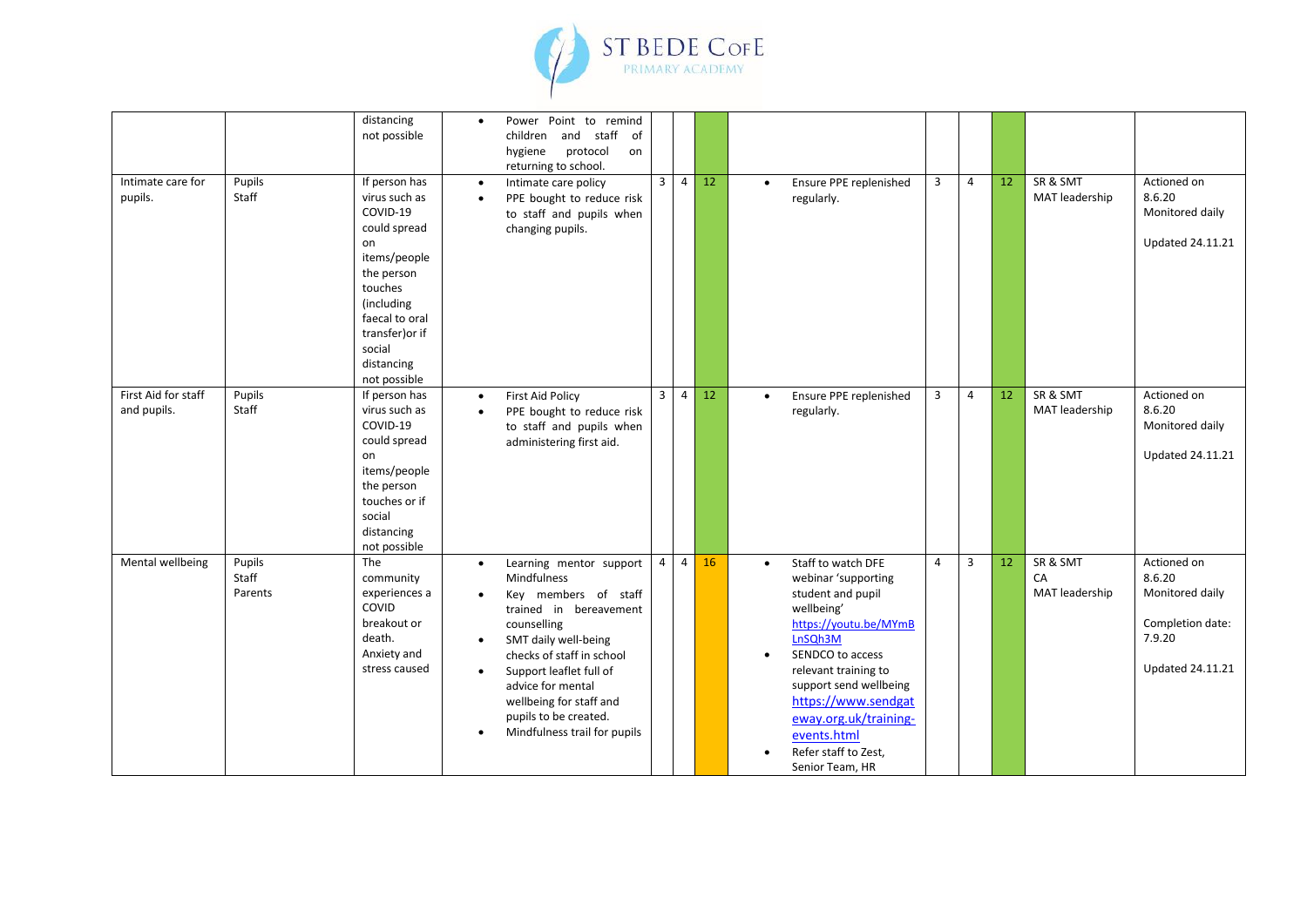

| Supporting staff<br>and pupils<br>displaying<br>symptoms. | Pupils<br>Staff<br>Parents | If person has<br>virus such as<br>COVID-19<br>could spread<br>on<br>items/people<br>the person<br>touches or if<br>social<br>distancing<br>not possible | $\bullet$<br>$\bullet$<br>$\bullet$<br>$\bullet$<br>$\bullet$<br>$\bullet$<br>$\bullet$ | Assess if pupil or staff<br>member is displaying<br>symptoms.<br>Ask staff member to go<br>home and follow<br>government guidance-7<br>day self-isolation/14 days<br>family isolation.<br>Phone pupil's family and<br>ask them to pick up child<br>and follow Government<br>guidance 14 days family<br>isolation.<br>If Covid 19 confirmed via<br>testing, inform RIDDOR<br>Designate 'Parent Meeting<br>Room' to be used as an<br>'exit' space.<br>Pack of resources stored<br>here for PPE for staff<br>sitting with pupils and for<br>immediate cleaning after<br>pupil/staff member has<br>left.<br>Pass on key information on<br>how to access testing and<br>ask staff member/parents<br>to report back as soon as<br>they know results of<br>testing. | $\overline{2}$ | 5 | 10 | $\bullet$              | Continue to monitor and<br>update dependent on<br>WHO, PHE, LA &<br>Government<br>recommendations<br>Staff/pupils to get PCR<br>test if displaying<br>symptoms.<br>Positive cases to isolate<br>following government<br>guidelines.                                                                 | $\overline{2}$ | 5 | 10 | SR & SMT<br>MAT leadership | Actioned on<br>8.6.20<br>Monitored daily<br><b>Updated 24.11.21</b>                       |
|-----------------------------------------------------------|----------------------------|---------------------------------------------------------------------------------------------------------------------------------------------------------|-----------------------------------------------------------------------------------------|--------------------------------------------------------------------------------------------------------------------------------------------------------------------------------------------------------------------------------------------------------------------------------------------------------------------------------------------------------------------------------------------------------------------------------------------------------------------------------------------------------------------------------------------------------------------------------------------------------------------------------------------------------------------------------------------------------------------------------------------------------------|----------------|---|----|------------------------|-----------------------------------------------------------------------------------------------------------------------------------------------------------------------------------------------------------------------------------------------------------------------------------------------------|----------------|---|----|----------------------------|-------------------------------------------------------------------------------------------|
| Preventing a<br>spread from a<br>known case.              | Pupils<br>Staff<br>Parents | If person has<br>virus such as<br>COVID-19<br>could spread<br>on<br>items/people<br>the person<br>touches or if<br>social<br>distancing<br>not possible | $\bullet$<br>$\bullet$<br>$\bullet$<br>$\bullet$                                        | Pupil/staff member sent<br>home as soon as they<br>display symptoms.<br>If Covid 19 confirmed via<br>testing, inform RIDDOR<br>If a pupil or member of<br>staff is tested and<br>confirms that they have<br>Covid:<br>All pupils and staff that<br>came in to contact with<br>this staff member/pupil<br>must be sent home.                                                                                                                                                                                                                                                                                                                                                                                                                                  | $\overline{2}$ | 5 | 10 | $\bullet$<br>$\bullet$ | Continue to monitor and<br>update dependent on<br>WHO, PHE, LA &<br>Government<br>recommendations<br>Ask staff member to go<br>home and follow<br>government guidance-<br>10 day isolation<br>If a child/staff member<br>tests positive for COVID-<br>SMT to inform the LA<br>and send the warn and | $\overline{2}$ | 5 | 10 | SR & SMT<br>MAT leadership | Actioned on<br>8.6.20<br>Monitored daily<br>Updated:<br>4.1.21<br><b>Updated 24.11.21</b> |